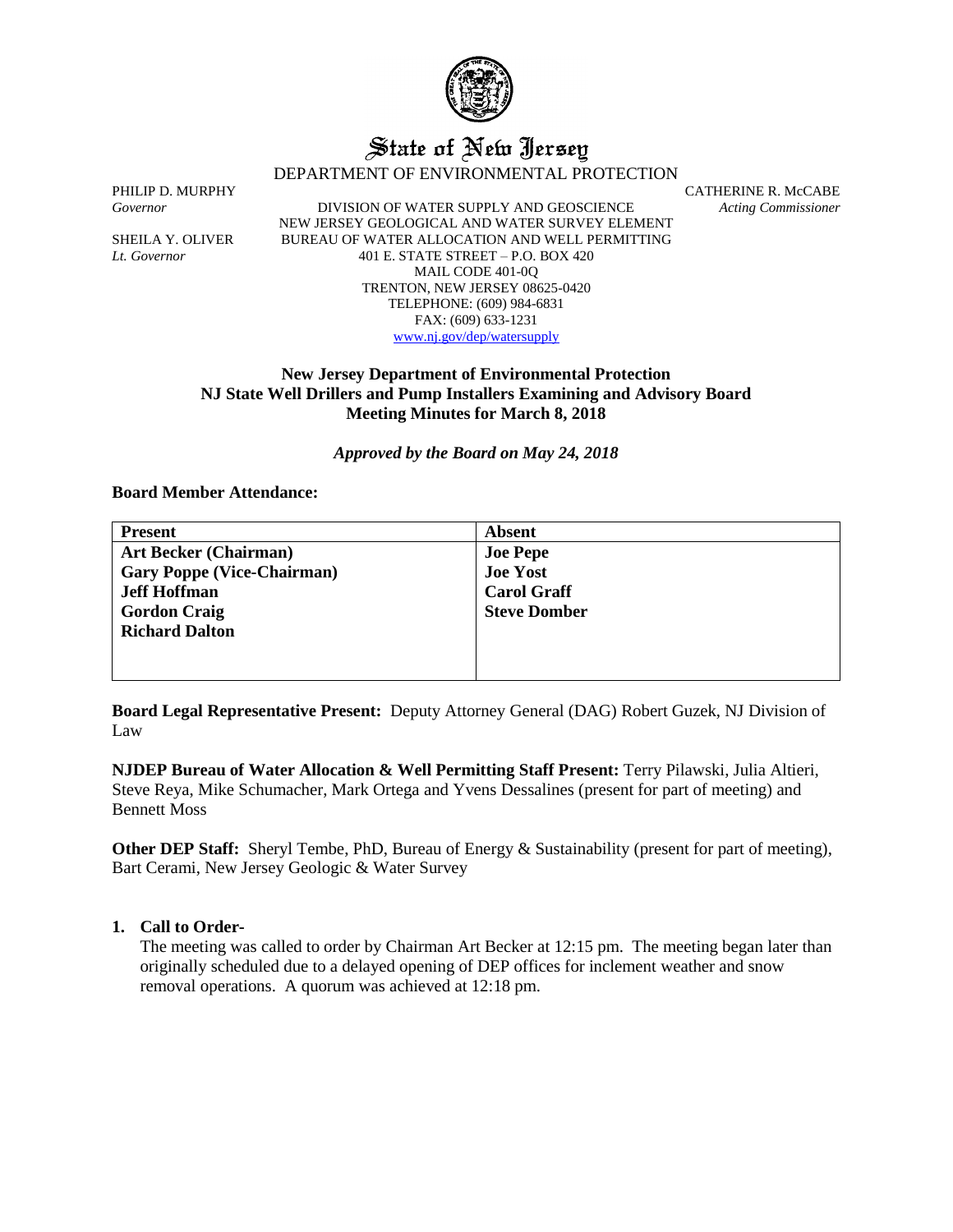### **2. Review and Certification of January 22, 2018 Open Session Draft Minutes-**

It was noted that the first bullet under Item 15 stated "…a motion to call to call the open session meeting back to order.." This should be corrected to state ""…a motion to call the open session meeting back to order..." A motion to approve the minutes pending this correction was made by G. Craig, seconded by G. Poppe and approved unanimously.

- **3. Review and Certification of January 22, 2018 Closed Session Draft Minutes-**A motion to approve the minutes without change was made by R. Dalton, seconded by G. Craig and approved unanimously.
- **4. Review and Certification of February 15, 2018 Conference Call Draft Minutes-**A motion to approve the minutes without change was made by G. Poppe, seconded by G. Craig and approved unanimously.

#### **5. Introductions and Bureau Staffing Update-**

Bart Cerami, Yvens Dessalines and Bennett Moss were introduced to the Board. T. Pilawski noted that Bart Cerami, who is currently a Section Chief at the Geologic & Water Survey, has been kind enough to assist the Well Permitting Section by filling in temporarily as Section Chief since a permanent replacement to backfill the vacancy created by Pat Bono's retirement has not yet been selected. In other staffing updates, she stated that Yvens Dessalines has been hired to perform information technology tasks to assist Water Allocation staff in implementing their program. Bennett Moss, also recently hired, will work in the Well Permitting Section and assist with review of well record and well decommissioning reviews, along with completing well search requests.

#### **6. Status of Program Development and Agreement with the Examination Manager-**

S. Reya said the development of the agreement to be entered into between the Department and a third-party testing vendor is progressing close to the schedule reported at the Board's January meeting and February conference call. To have the exams up and running by approximately May 1, 2018, the Department was to provide all NJ exam modules, which have been developed by the Board, to the National Ground Water Association (NGWA), by February 12, 2018 to allow the vendor to have the exams available by the target date. S. Reya noted that the exams were provided to NGWA on the agreed upon date followed by the sending of additional clarification on February 22, 2018 in response to some questions raised by NGWA staff.

M. Ortega indicated that the agreement between the Department and NGWA, which covers setup and administration of the exams and testing phase of the licensing program, was signed by both parties. The second phase, he indicated, will include another agreement that will supersede this original agreement, and will cover both testing administration and the tracking of continuing education unit points. This is a necessary step in the Department's implementation of the continuing education program prior to the June 2020 license renewal (note: credits must be obtained by April 2020).

## **7. Bureau Correspondence-**

At the January meeting, Pat Bono presented a draft document to the Board to obtain members' input on a mass mailing the Bureau intended to send all current license holders and recent exam applicants. The document contained approximately 10-12 bullet points that are the highlighted changes and additions to the rules of which all in the industry should be aware. Input from Board members was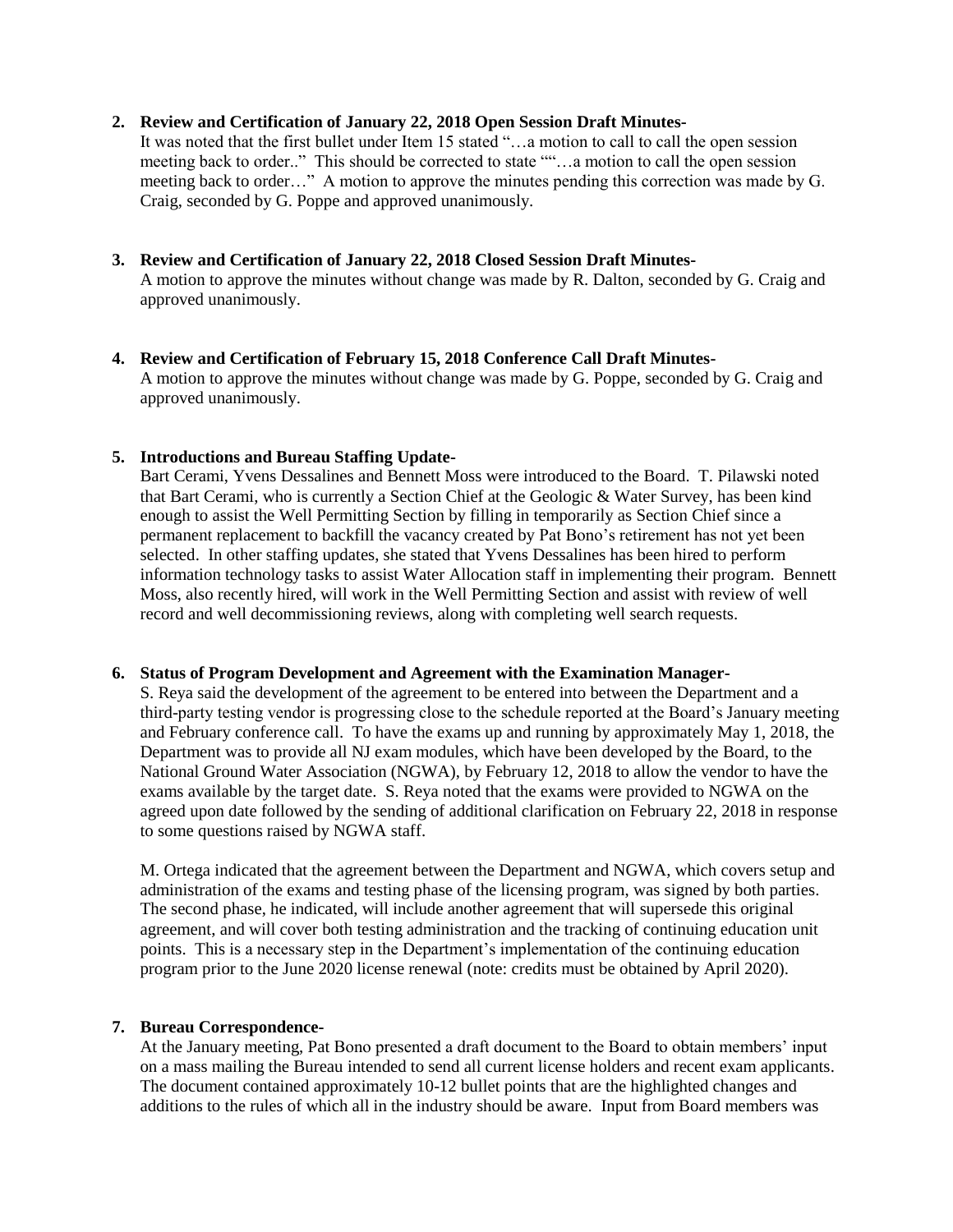valuable helping P. Bono update the document, which was mailed out following the meeting. Staff reported that a number of questions have been received by phone and email following receipt of the mailing by industry members. Overall it was believed to have been helpful in summarizing the important regulatory changes that became operative on March 1, 2018 as many where overwhelmed when attempting to read through the entire rule and determine what has been changed.

## **8. Geothermal Incentives and Heat Pump Contractor Survey – Dr. Sheryl Tembe, Bureau of Energy & Sustainability –**

S. Tembe discussed the compiled results she recently received in response to a recent survey she sent out that targeted New Jersey's licensed professionals involved with the installation or design of geothermal heat pumps. Specifically, the survey was sent to architects, HVACR contractors, professional planners, NJ Clean Energy Program Contractors and GeoExchange Contractors. From the time the survey was initiated to the time the responses were compiled for an update (February 1 through February 26, 2018), 330 responses were received. The survey was designed to allow the Bureau of Energy & Sustainability to better understand the role of different licensed professionals, the qualifications and certifications held, the market size of geothermal, the approximate percentage of different system types installed and how to increase marked penetration and improve product awareness and build customer confidence. Additionally, both she and Denis Crayon, New Jersey Ground Water Association (NJGWA) President, discussed the recent reinstatement of a federal tax credit that applies to the installation of geothermal systems, both new and retroactively for some systems already installed. D. Crayon also mentioned recently meeting with legislators in Washington, DC so he and other NJGWA members could relay the importance of financial incentives to the geothermal drilling industry. S. Tembe intends to send a similar survey to licensed well drillers to further their mission of promoting geothermal technologies and hopes to work with both trade organizations and other regulatory programs such as the NJ Board of Public Utilities (NJBPU). Finally, she noted that her office intents to develop technical guidance regarding the installation of geothermal systems to assist potential customers, designers and installers in determining the feasibility assessments for installing such systems.

#### **9. Horizontal Directional Drilling -**

R. Dalton presented an updated document that summarizes Horizontal Directional Drilling (HDD) projects that have been completed in the state thus far and provides recommendations for how the Department should oversee and regulate future projects. The focus of the document, as has been discussed at previous Board meetings, is to assess the potential for such drilling projects to adversely impact ground water resources due to the depths, diameters and distances such projects entail. Historically, the well rules were not applied toward regulating HDD activities as the scope of these projects were often viewed as not meeting the definition of a well, as specified in N.J.A.C. 7:9D-1.5. R. Dalton and J. Hoffman discussed how activities that were viewed as a method of installing relatively shallow utilities under roadways and other surface features that cannot be excavated have expanded over the years. Recent projects have entailed drilling to depths much deeper than the depth many other environmental monitoring wells are drilled. R. Dalton's paper spelled out the rationale and justification for his recommendation that the Department regulate HDD in the same manner as water supply wells, environmental assessment/remediation wells and geotechnical borings as they have the same, if not greater, potential to impact groundwater resources of the state. If not performed or decommissioned properly, HDD installations have the potential to adversely impact aquifers in the same manner as traditional vertical well installations. Board members unanimously agreed and will read through the document and provide further feedback at the May meeting. Board members thanked R. Dalton for his thorough research and recommendations on what they believe to be a very important environmental concern. The final version of the document aims to set forth criteria at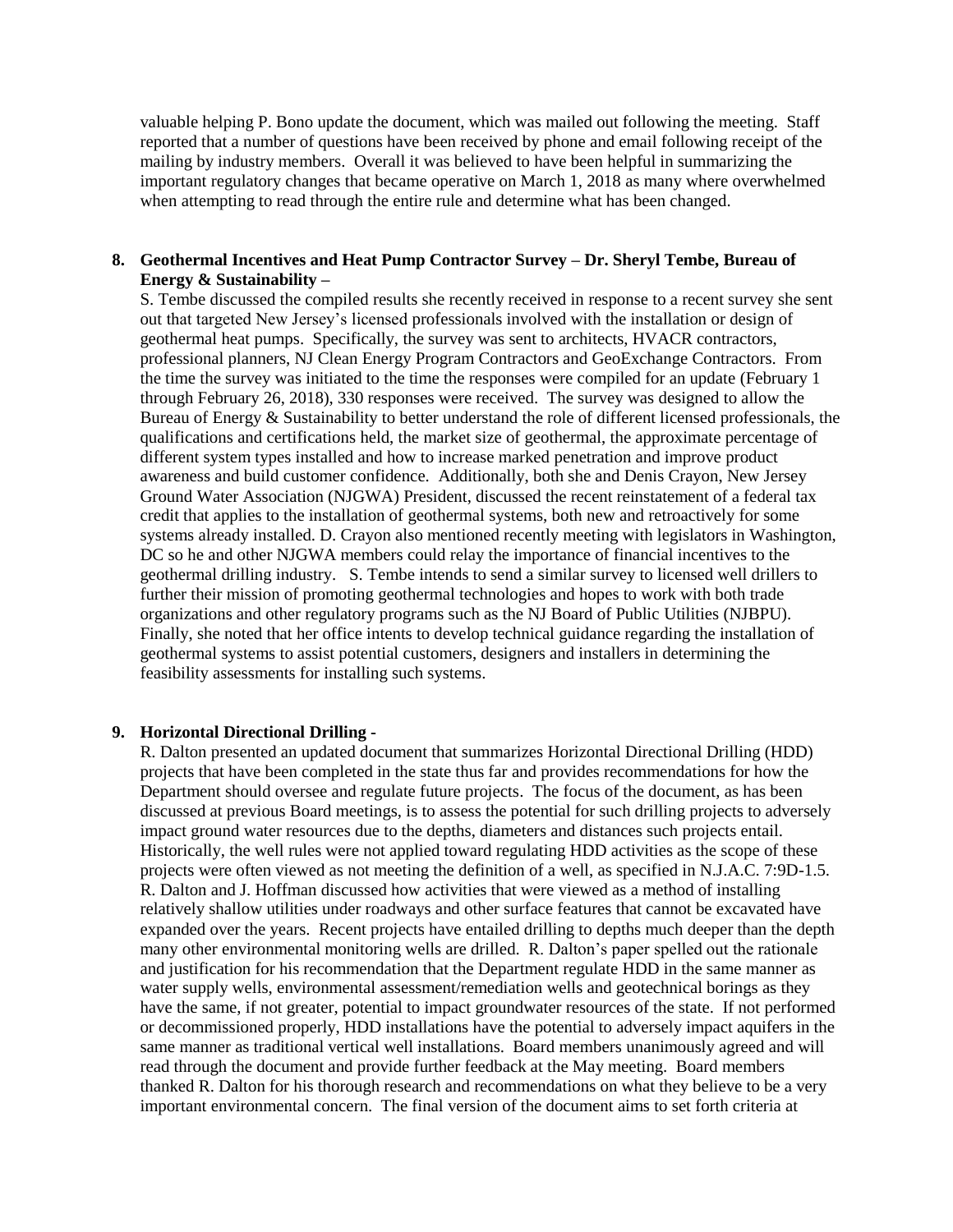which HDD installations are subject to Department requirements for permitting, licensing, grouting and decommissioning of failed boreholes.

#### **10. Draft Exam Applications, Test Instructions and Recommended Study Material-**

S. Reya disseminated and discussed the new draft license applications that will be utilized by license applicants to apply for a driller/pump installer license once he or she has passed all the required certification exam modules specified in the rule for the desired license. M. Ortega drafted new applications, which also describe the new exam scheduling and licensing process, and recommended study material. It was requested that Board members review both documents and provide feedback to S. Reya in the upcoming weeks as the Bureau wishes to update the website as soon as possible to allow access to downloadable copies of these documents as soon as possible. Because it is anticipated that the exams will be able to be scheduled and taken on or shortly after May 1, it is important that the Division's website be updated shortly to reflect the current process and required applications that will soon be submitted to the Board for review of license applicant qualifications.

**11. Two (2) 2-year Certification Exam Time Limit Specified for Exam Applicants in New Rule-**A potential problem identified in the revised well rule is the requirement specified in N.J.A.C. 7:9D-1.8(a)3, which states that a license applicant must "Demonstrate that he or she has met the experience requirements by conducting activities in compliance with this chapter within the State of New Jersey, except as provided at (a)4 below, and has obtained a passing grade on the certification exams administered by an examination and CEP manager selected by the Department and required for the proper license class pursuant to Table 1 below, including New Jersey modules, **which shall have been taken within two years prior to submitting an application.**"

This issue was initially identified during the February 15, 2018 conference call as potentially negatively impacting two (2) groups of people: 1) those who currently are licensed in other states that utilize existing National Ground Water Association (NGWA) NGWA exams, which were taken more than two (2) years ago and 2) those who obtain a Journeyman license through the "new" process and must essentially start all over and re-take exams that were already passed. This creates an apparent disparity between those licensed as a Journeyman under the "old" Department-run testing program and the "new" process. The two (2) methods of obtaining a Journeyman license are differentiated in the new rules in the first column of table 1 by referencing those who received their license before 1/2/18 vs. those who received it on or after that date. Those who received the license prior to that date are essentially "given credit" for the previously passed exams because the NJ test they passed was equivalent to certain NGWA certification exams and are not required to take them again. Those licensed after 1/2/18, however, are required to pass the full list of certification exams. With the 2 year window requirement for exams to count towards NJ licensure, those taken to obtain the Journeyman license would not be able to be applied toward the Master license so these individuals would essentially be starting from scratch. This testing requirement inequality may be brought to the Board by those who seek to upgrade their licenses. It is believed that the intent of adding this provision to the rule was to prevent license holders from intentionally not complying with continuing education requirements and utilizing their past exams to simply reapply for a new license.

Several interpretations of the rule language, and potential ramifications of each interpretation were discussed. One such interpretation of the wording was that the timeframe may only apply to the "New Jersey" module, but not all the drilling/pump technical exam certifications. Not enforcing the two (2) year timeframe universally was also discussed, which would likely then need to be followed by a rule change if the Department truly felt that the rule, as written, contained erroneous language. Further interpretation of this issue will be provided by R. Guzek. Bureau staff noted that the draft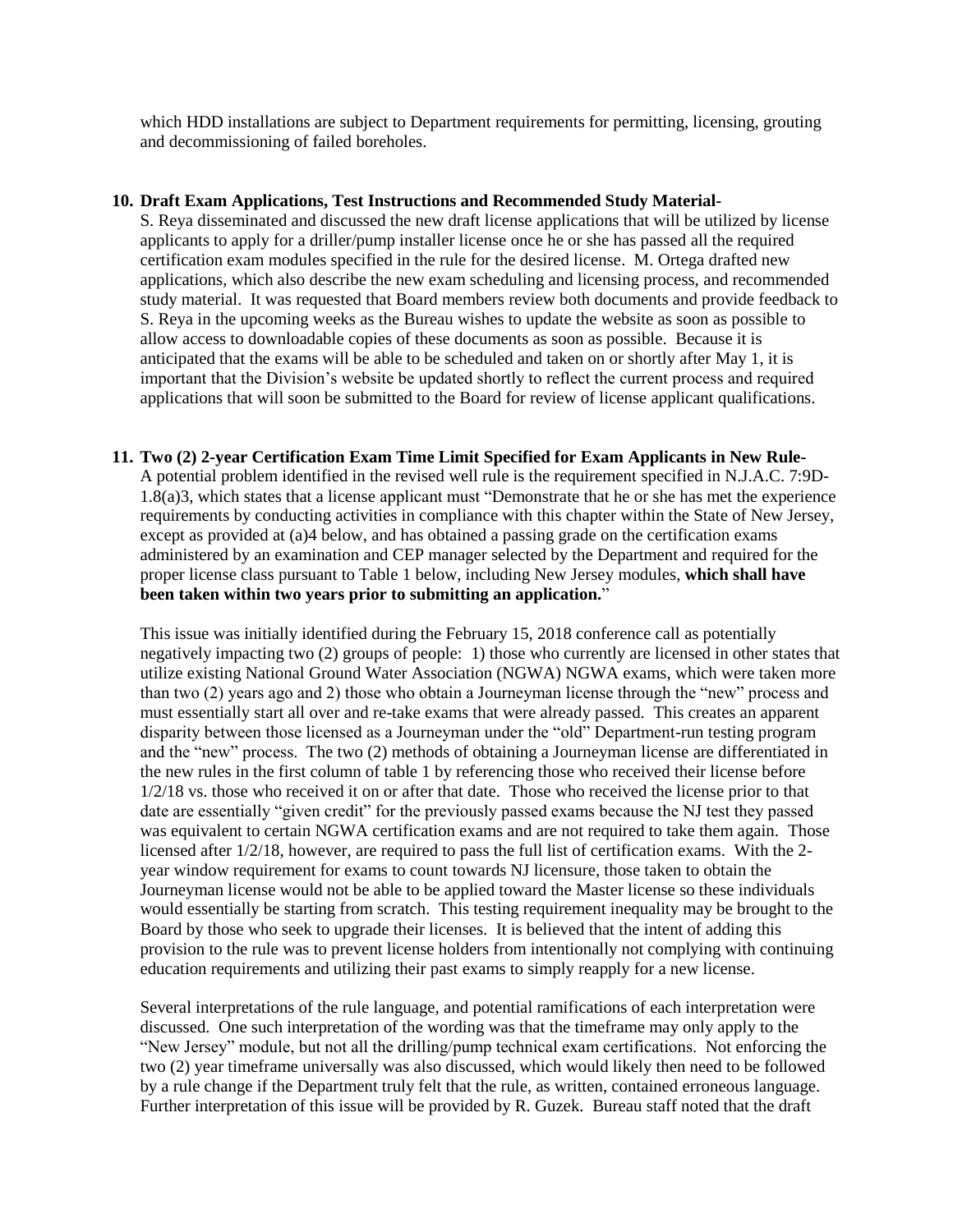applications contain a notation that is consistent with the statement in the rule, so the statement may need to be re-worded.

#### **12. GeoPro CG Plus Geothermal Grout: Request for Product Approval-**

S. Reya updated the Board on the status of the request for product approval. As noted during previous Board meetings the onsite samples collected during a field demonstration of the product in the presence of Board representatives did not meet the permeability requirement specified in N.J.A.C. 7:9D, when tested by an independent laboratory in accordance with ASTM D5084. GeoPro Inc. representative, Tyler Harbeck had since submitted a letter and supporting documentation via email on January 25, 2018 in which he asserted that the Type of cement used onsite (Type I), which was believed to be acceptable, does not result in a satisfactory product as the permeability value was found to exceed the Department's standard. He noted that testing the product, when mixed with Type II cement has demonstrated that the product will meet the permeability standard and noted that their product sheets have since been modified to state that only Type II cement may be used in the mixture. Based on the supplied documentation, the manufacturer requested that their product be approved for use in NJ. Prior to the meeting, R. Dalton reviewed the letter and supporting documentation. Following his summary of the issue and discussion by the Board, the consensus among members was that CG Plus, like all other grouts for which NJ state approval is requested, must undergo the field demonstration and permeability testing of the actual mix/product proposed for use. Allowing field testing to be conducted on samples of one mix and drawing conclusions about how the samples would have tested with a substituted material in the mix sets a precedent that would affect the review and approval process that is to be implemented the same for all products and manufacturers.

Therefore, should GeoPro wish to pursue approval of CG Plus in NJ, a field demonstration must again be performed and samples of the product obtained for independent permeability testing by a certified laboratory, in accordance with ASTM D5084. It was noted at the Board meeting, however, that it may be possible for GeoPro representatives to coordinate the sample collection at a site in NJ without necessarily being onsite to oversee the sample collection. Provided a protocol is set up with a NJ licensed driller of the proper class, it may be possible for the drilling contractor to obtain the samples necessary for testing, provided the product is mixed and pumped in accordance with GeoPro's specifications, in the presence of Board/Department representatives. S. Reya will respond to Mr. Harbeck to notify him of the Board's comments and remaining steps for approval of their geothermal grout product.

**13. Water Allocation & Well Permitting Enforcement and Field Work Activities –** A summary of Well Permitting Program's enforcement and field activities over the past seven (7) weeks was presented by Julia Altieri.

A) **Field Inspections**- Well Permitting Section staff performed three (3) field inspections during the past seven (7) weeks. One of which was a follow-up inspection to verify reinstallation of illegal well pump installation that was reported to the Bureau by a Master well driller while he was in the field. The property owner claimed that they did not know they needed a license to work on and reinstall their own submersible pump.

B) **On-going issues of well drilling violations** – The Bureau successfully resolved another issue of non-compliance involving a licensed driller who constructed an unpermitted irrigation well in Ocean County. This well removal and reconstruction is the third  $(3<sup>rd</sup>)$  of five (5) wells that were ordered sealed by the Department as part of the resolution of a long standing Administrative Order and Notice of Civil Administrative Penalties Assessment (AONOCAPA).